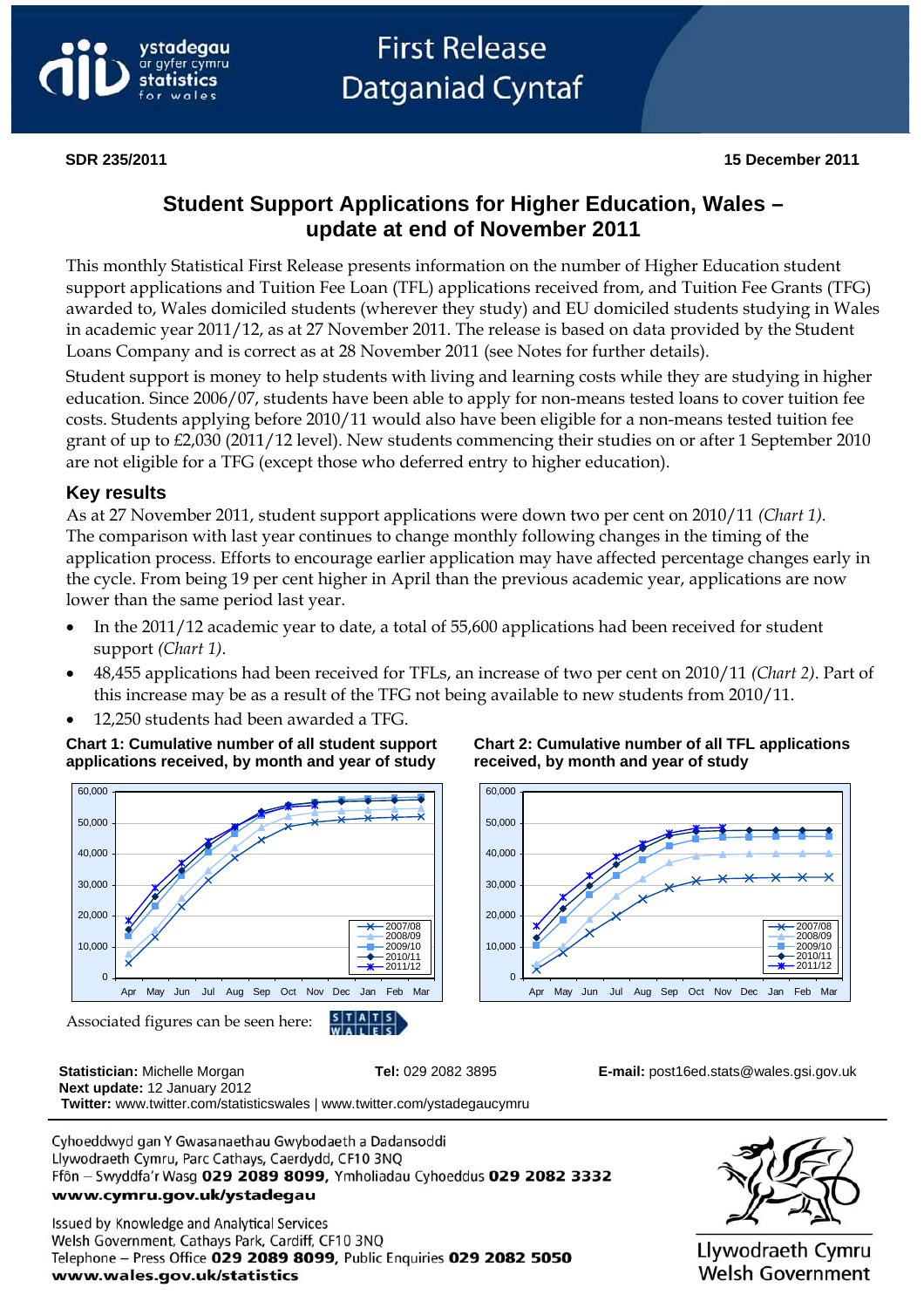# **Annex 1: Notes**

#### **1. Policy/Operational Context**

Student support is money to help students with living and learning costs while they are studying in higher education. In 2006/07, loans to cover the cost of tuition fees (TFLs) became available to all Welsh students and those EU domiciled students studying in Wales. Therefore, tuition fee payments can be deferred until students have left higher education and are earning over £15,000. Pre-2010/11 new system Welsh and EU domiciled students<sup>[1](#page-1-0)</sup> who study in Wales are also eligible for a TFG of up to £2,030 (2011/12 level). The grant is not means-tested and non-repayable. New students commencing their studies on or after 1 September 2010 are not eligible for a TFG (except those who deferred entry to higher education). These monthly updates may provide an early indication of student numbers compared with the previous year, though changes in the application process, such as timing, can affect comparisons.

# **2. Rounding strategy**

Figures in this release have been rounded to the nearest 5.

# **3. Data source**

Student support applications and payments are administered by the Student Loans Company (SLC). Relevant data are entered by SLC staff onto an administrative database, and are also stored in a management information data warehouse for the purpose of management reporting, operational performance reporting, audit of processes, statistics, future policy planning and forecasting. Processes and systems which enable customer and application assessment data to be held electronically, are subject to periodic audit and integrity checks. Management Information extracted from SLC systems are subject to quality assurances prior to distribution. Due to the way data is extracted from SLC's data warehouse, figures are usually reflective of the position as at the last Sunday of the month (for April, due to an administrative issue, this was not possible and the effective date was therefore 1 May 2011), rather than the last day.

With regard to student support applications and TFL applications received, the following workstages (as defined by SLC) are included: eligibility incomplete; entitlement incomplete; pending LEA manual assessment; awaiting validation; awaiting LEA approval; approved; held; approved – awaiting signature.

With regard to TFGs, figures are for "awarded grants" and all will not necessarily be paid. The following workstages (as defined by SLC) are included: eligibility incomplete; entitlement incomplete; pending LEA manual assessment; awaiting validation; awaiting LEA approval; approved; held; approved – awaiting signature.

# **4. Key Quality Information**

# **4.1 Relevance**

The statistics are used both within and outside the Welsh Government to monitor educational trends and as a baseline for further analysis of the underlying data. Some of the key users are:

- Ministers and the Members Research Service in the National Assembly for Wales;
- Officials in the Welsh Government and other government departments;
- Students, researchers, academics and universities;
- Individual citizens, private companies, and the media.

These statistics are used in a variety of ways. Some examples of these are:

- advice to Ministers and officials on the performance and efficiency of the student finance application process, and application trends compared with previous years;
- monitoring and forecasting the cost of student finance;
- to inform and evaluate the education policy-making process in Wales.

#### **4.2 Accuracy**

 $\overline{a}$ 

Statisticians within the Welsh Government review the data and query any anomalies with the Student Loans Company before tables are published. The updated monthly figures for the current academic year are correct at the time of publication.

<span id="page-1-0"></span><sup>1</sup> Continuing students who started a course of higher education on or after 1 September 2006 but before 1 September 2010.